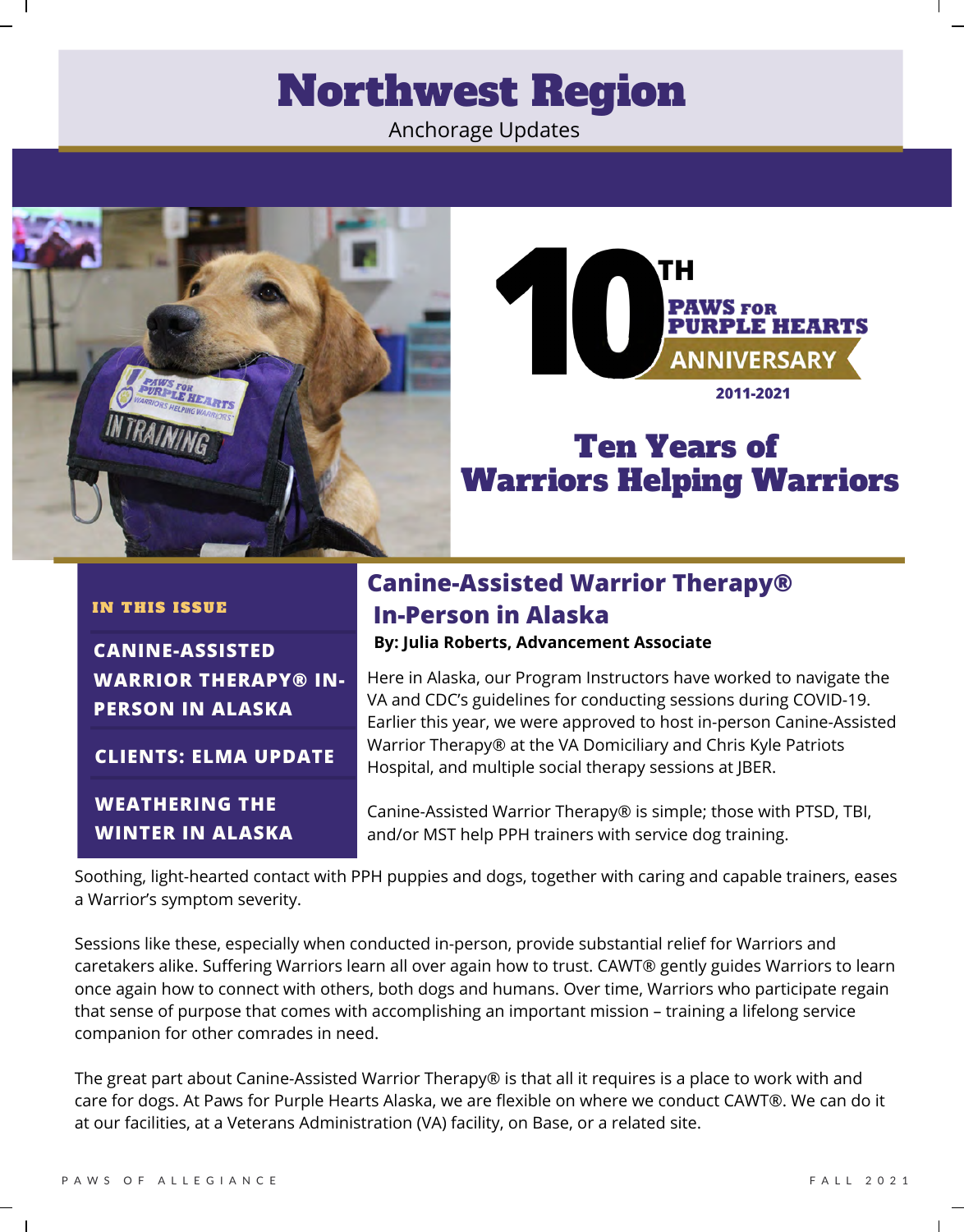# Northwest Region

Anchorage Updates

### **Clients: Elma Update**

#### **By: Julia Roberts, Advancement Associate**

Specialist Therapy Dog Elma and Licensed Clinical Social Worker Sara, in partnership with the True North Program, create meaningful connections with warriors in high-stress areas, opening the door to mental health opportunities without the associated stigma. More than any other project with the Joint Base Elmendorf-Richardson in Anchorage, Alaska, Elma means mental health resources are accessible to all; with her ability to be non-judgemental and unconditionally accepting, Elma makes it possible for the squadron and others to receive care and support anytime.

According to handler and LCSW Sara: Elma has been such a blessing to our squadron. She attends all functions with me and is truly embedded in the squadron. We do squadron PT with the group - which currently is outside; she goes to commander's calls, staff meetings, EMDR training, going away luncheons, readiness exercises, resiliency days, squadron picnics, etc. Elma and I participated in the obstacle course during the prime beef Olympics (our readiness training for the civil engineering group). Currently, I'm doing suicide prevention training throughout the squadron, and Elma brings a calming presence during difficult discussions. She is definitely part of the squadron. When Elma comes around, you can see the smiles and joy she brings. I feel like this is what she was born to do. She is all-inclusive and makes sure to greet every person when we go into a shop. Having Elma has definitely broken down barriers and paved the way to help people connect and feel more at ease. I can't thank Paws for Purple Hearts enough for everything they do. Dogs change lives!"



#### **Follow Paws for Purple Hearts on Facebook, LinkedIn, Twitter and Instagram**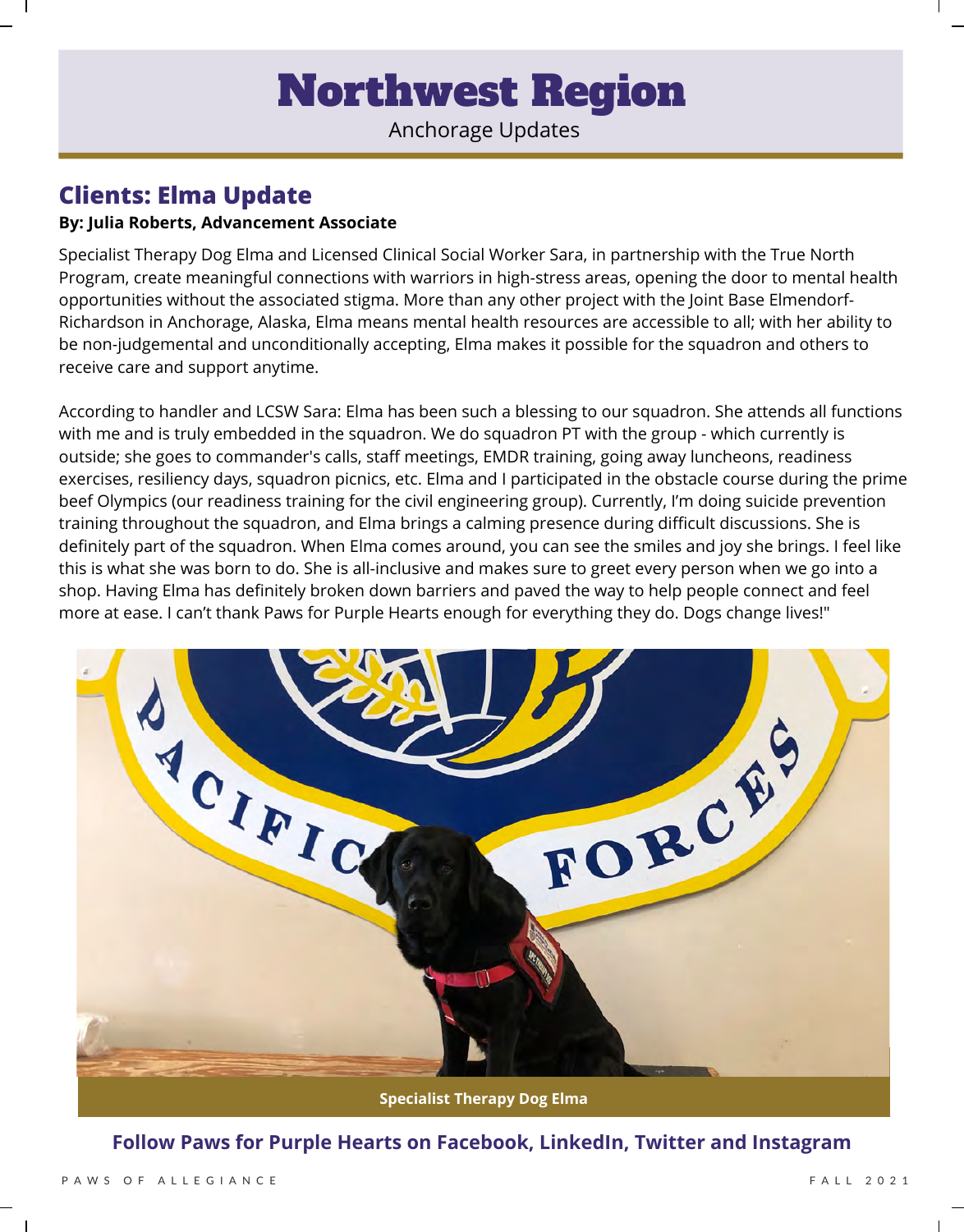# Northwest Region

Anchorage Updates

### **Weathering the Winter in Alaska By: Julia Roberts, Advancement Associate**

We're heading into winter here in Alaska, and the temperatures have already dropped to around 35 degrees Fahrenheit. Preparing for winter weather is no joke "way up north," for pups and people alike! From December through February the temperature varies between 27 and 14 degrees Fahrenheit in general. This, plus snow, ice, and wind throughout the season make for a very chilly mix. Here are our top five tips for preparing to train, work and play in cold weather:

1. Boots! Dog paws need to be covered when dealing with snow and ice regularly. We practice wearing boots indoors and outdoors until the dogs are comfortable working in them regularly.

2. Avoid salt/deicers. Most ice melt compounds are bad for paws, so we avoid them on our walkways when possible. If going into town where we will walk on sidewalks regularly, we utilize balm to keep the dogs' feet clean and healthy.

3. Hydration. The weather in Alaska gets particularly dry in the wintertime, so it's important for us to ensure the dogs are staying hydrated as they work throughout the day.

4. Brushing. Brushing out old fur will allow a fuller coat to grow in. Clumpy, matted fur doesn't insulate as well as a clean coat, and it takes longer to dry.

5. Coats! Just like our Alaskan Program Instructors, our dogs wear coats in the winter time. We look for coats designed to keep them warm and not limit mobility during their work time.



**Tank practices cold weather training**